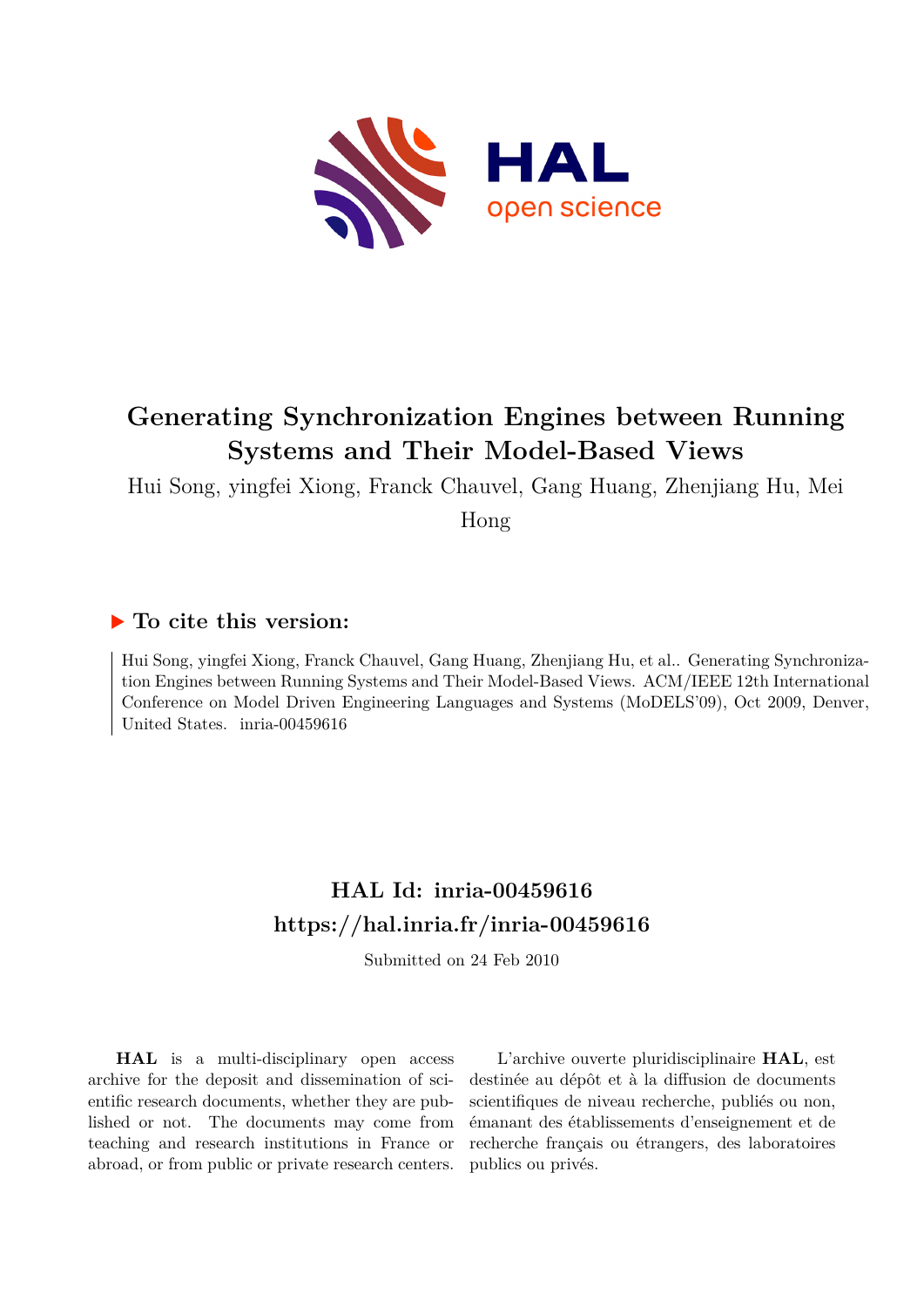# Generating Synchronization Engines between Running Systems and Their Model-Based Views

Hui Song<sup>1</sup>, Yingfei Xiong<sup>1,2</sup>, Franck Chauvel<sup>1</sup>, Gang Huang<sup>1\*</sup>, Zhenjiang Hu<sup>3</sup>, and Hong Mei<sup>1</sup>

<sup>1</sup> Key Laboratory of High Confidence Software Technologies (Ministry of Education) Peking University, Beijing, China

{songhui06,franck.chauvel,huanggang,meih}@sei.pku.edu.cn <sup>2</sup> Department of Mathematical Informatics, University of Tokyo, Tokyo, Japan xiong@ipl.t.u-tokyo.ac.jp <sup>3</sup> GRACE Center, National Institute of Informatics, Tokyo, Japan hu@nii.ac.jp

Abstract. The key point to leverage model-based techniques on runtime system management is to ensure the correct synchronization between the running system and its model-based view. In this paper, we present a generative approach, and the supporting tool, to make systematic the development of synchronization engines between running systems and models. We require developers to specify "what kinds of elements to manage" as a MOF meta-model and "how to manipulate those elements using the system's management API" as a so-called access model. From these two specifications, our SM@RT tool automatically generates the synchronization engine to reflect the running system as a MOF-compliant model. We have applied this approach on several practical systems, including the JOnAS JEE server.

# 1 Introduction

The increasing need of continuously available systems (IT systems, e-business, or critical systems) requires to perform management activities such as configuration, evolution or corrective maintenance at runtime.

Management activities (automated or not) are build on a loop [1]: monitoring the running system, *analyzing* the collected data, *planning* the needed reconfigurations, and executing those reconfigurations. For monitoring and executing, existing platforms such as JEE [2], Fractal[3], and Android [4] provide adequate facilities through devoted APIs, such as the JMX API [5] for JEE systems. For analysis and planning, researchers proposed many generic approaches, utilizing model-based techniques like architecture styles [6, 7], model checking [1], modelbased self-repair [8], or model-based artificial intelligence [9], etc.

The key-point to leverage model-based analysis and planning at runtime is to obtain a model-based view of a running system and to ensure the proper synchronization between the system and its model-based view.

<sup>?</sup> corresponding author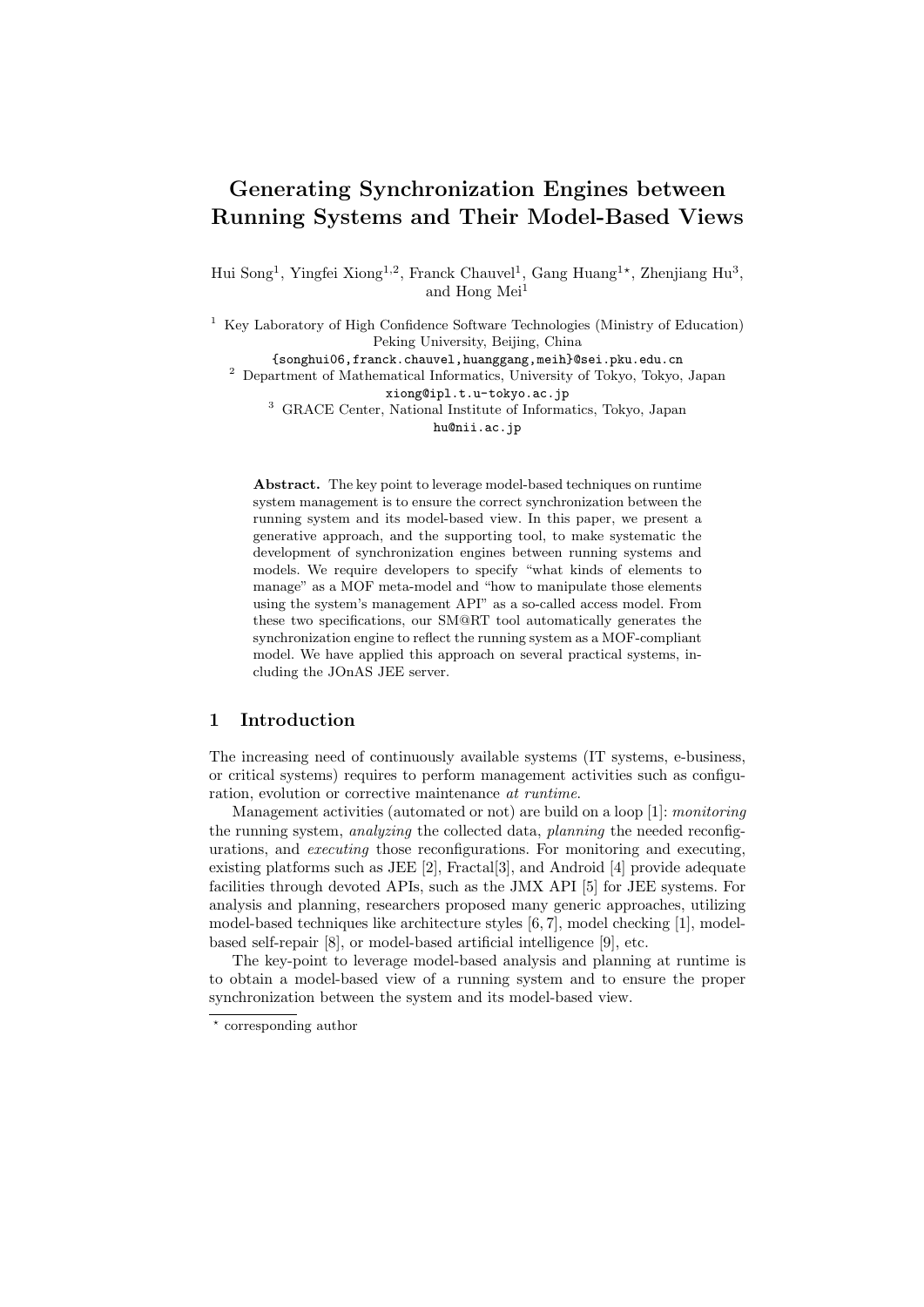However, despite their importance, such synchronization engines are still hand-crafted in a tedious and error-prone manner. Existing approaches [7, 10, 8, 11] include hand-written synchronization engines. To do so, developers have to care about how to maintain a model, how to manipulate the system through the management API, and how to propagate the changes between model and system to ensure their consistency. All these functionalities have to be considered simultaneously.

The contribution of this paper is to make systematic the development of such synchronization engines between models and running systems. Our approach reflects a simple model-driven process: For a specific system, we require the developers to specify what elements can be managed, and how to manipulate them through the management API. From these two specifications, our approach automatically generates a synchronization engine that maintains a dynamic MOF-compliant model for the running system. This enables the standard model-based techniques (like OCL and QVT) to be used for runtime management. We implement this approach as a tool named  $\text{SM@RT}$ <sup>4</sup>, and apply it on several practical systems.

The rest of this paper is organized as follows. Section 2 illustrates the difficulty for developing a synchronization engine by hand whereas Section 3 presents an overview of our generation process. Section 4 and Section 5 explain how developers specify the system and how to generate the synchronization engine. Section 6 describes and discusses our case studies. Finally, Section 7 presents some related approaches and Section 8 concludes the paper.

# 2 Motivating Example

This section illustrates the complexity of developing a synchronization engine (SE) between a running systems and its model view.

We choose the JOnAS [12] JEE application server as a running example. A JOnAS server contains a lot of manageable elements such as EJBs, data sources (proxies to databases), etc. Each data source maintains a pool of connections to the underlying database. If the number of cached connections tends to reach the capacity of the connection pool, the database access may be delayed and the pool capacity must be enlarged. In the same manner, if the number of cached connections is always zero, the data source can be removed to release resources.

JOnAS provides an interface (the JMX [5] management API) for teh monitor and execution of manageable elements. But complex analysis and planning must still be performed by hand or by using external tools. Model-driven techniques and tools can help such analysis and control tasks. Take the above management scenario as an example, the administrators could use a model visualization tool (like GMF [13]) to help better understand the system, or use OCL constraints to automatically verify the server reconfiguration.

Like other model-based technologies, GMF and OCL can be only applied on MOF-compliant models (as shown in Figure 1), which are constituted by

<sup>4</sup> "SM@RT" for Supporting Models at Run-Time: http://code.google.com/p/smatrt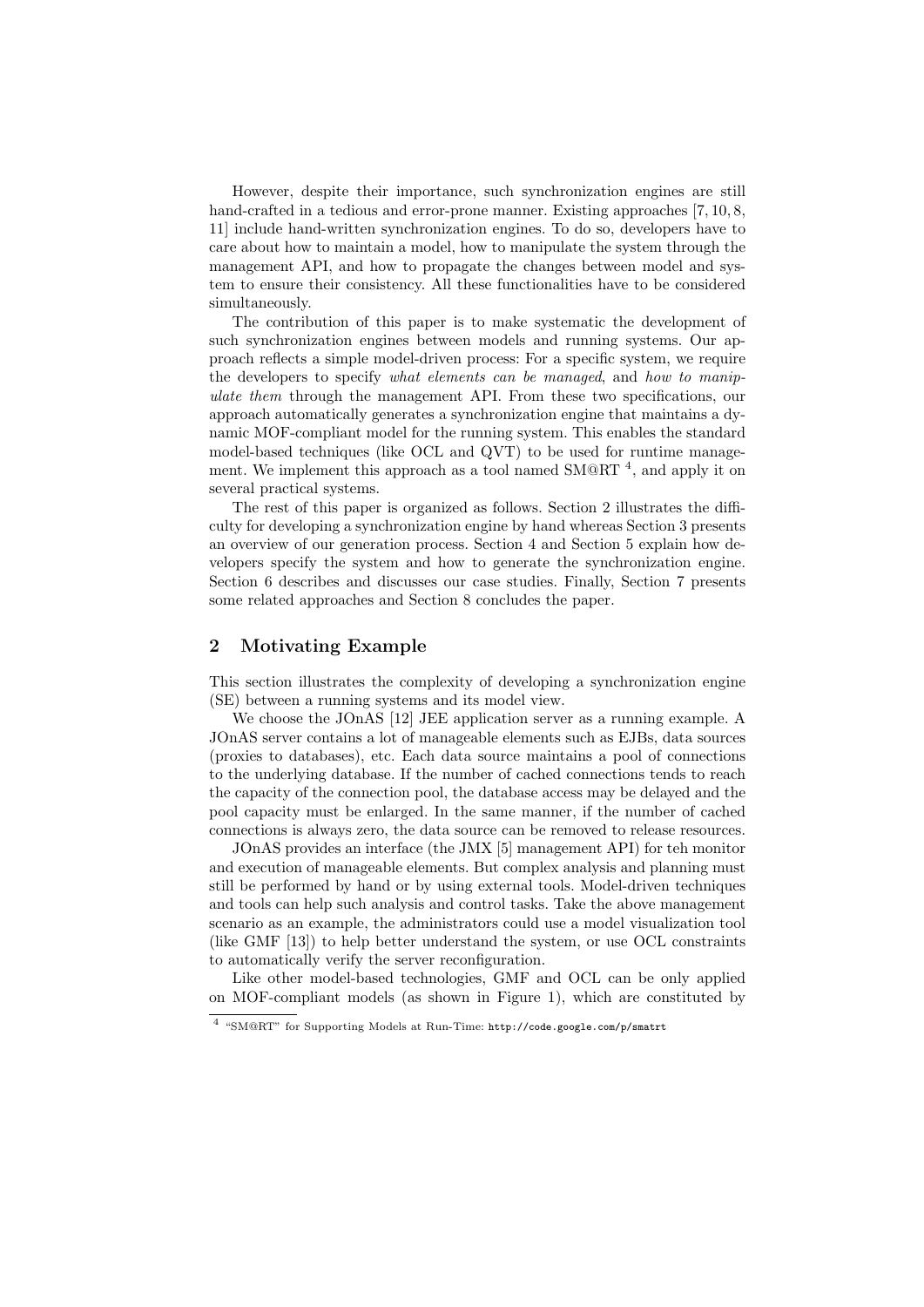standard model elements. But the JMX API represents the running system as a specific kind of Java objects, the Managed Beans (MBeans). The integration of model-based techniques thus requires an SE which reflects the running system into a MOF-compliant model, and ensures a bidirectional consistency between the system and the model. For instance, in our JEE scenario, the SE must build a model element for each data sources on the JEE AS. When the management agent deletes a model element, the SE must detect this change, identify which data source this removed element stands for, and finally invoke the JMX API to remove this data source.



Fig. 1. A common structure of the synchronization engines

However, such an SE employs a complex mechanism and its development is therefore time consuming and error-prone. For the above scenario, the SE has to perform many functionalities: reading and writing models, monitoring and executing system changes, maintaining the mapping between model elements and system elements, handling conflicts between changes, and planning the proper subsequent changes to keep the model and system consistent. In addition, SEs share many commonalities, and developing the SE from scratch is a waste of time and labor. Actually, except for monitoring and executing system changes, all the other functionalities are independent to any specific systems, and thus it is possible to achieve common solutions for them.

# 3 Approach Overview

We provide a generative approach to assist the development of synchronization engines. As shown in Figure 2, the inputs of our approach include a *system meta*model specifying what kinds of elements can be managed and an Access Model specifying how to use the API to monitor and modify those manageable elements. Our SM@RT tool generates a SE which reflects automatically the running system into a MOF-compliant model that conforms to the system meta-model.

Our approach is applicable under the following conditions. First, we require the target system to provide a management API: our tool does not instrument non-manageable systems, nor extends inadequate APIs. Second, we reflect a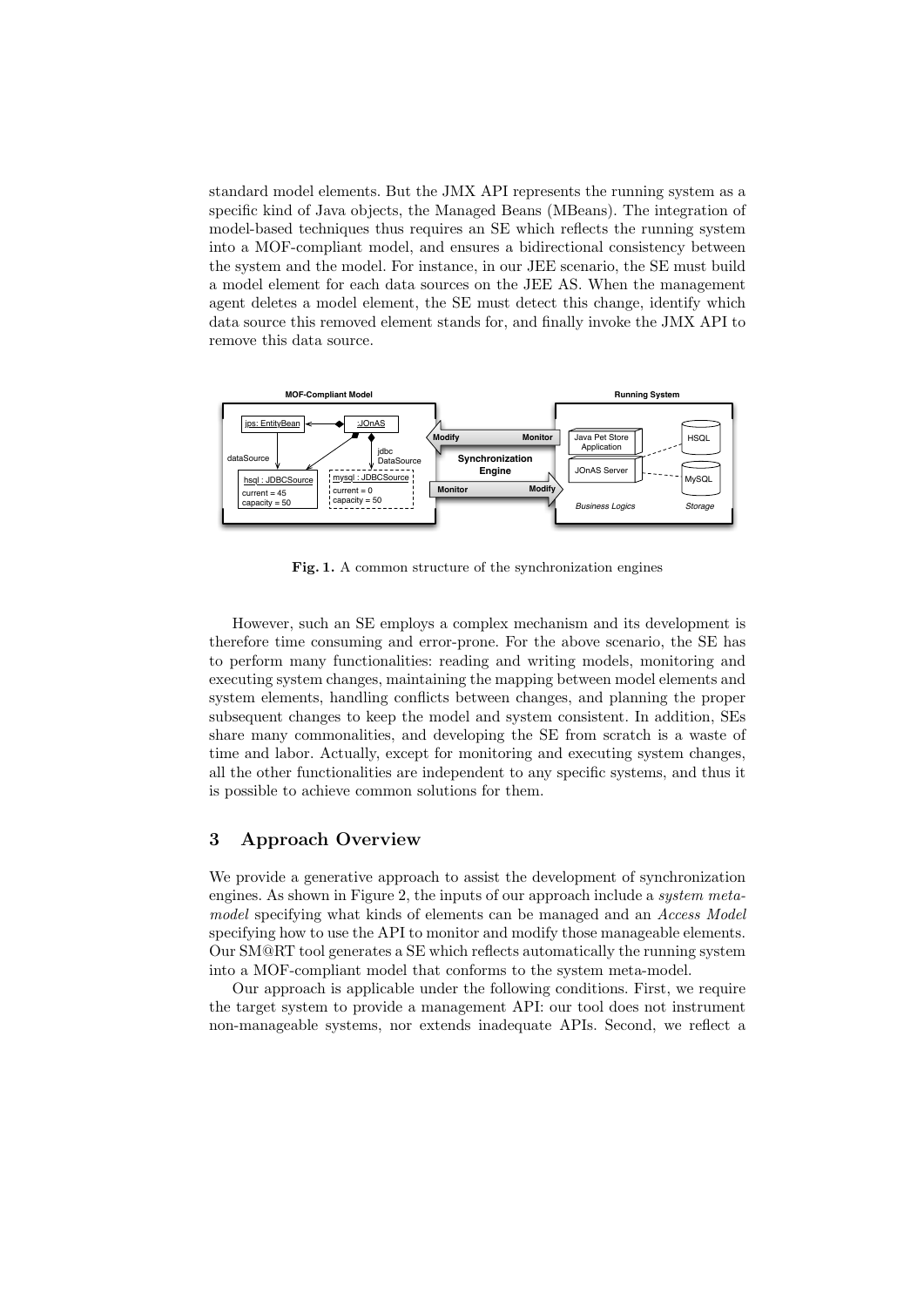

Fig. 2. Generation of Synchronization Engine: Approach Overview

|  |  |  | Table 1. Concept mapping |
|--|--|--|--------------------------|
|--|--|--|--------------------------|

| concepts of system structure | concepts of MOF Model |  |  |
|------------------------------|-----------------------|--|--|
| Element type                 | Class                 |  |  |
| Local state                  | Attribute             |  |  |
| Composition                  | Aggregation           |  |  |
| Connection                   | Association           |  |  |

direct model for the system (that means the model is homogeneous with the system structure: each model element stands for one system element). If an abstract model is needed, a model transformation could be used to transform this direct model into the needed forms, which is beyond the scope of this paper.

# 4 Modeling Management APIs

In order to generate an SE for a specific system, we need to know what can be managed in this system, and how to managed it. In this section, we present how to specify these two kinds of information as models.

## 4.1 Modeling "what can be managed"

According to Sicard et al. [8], a manageable running system is constituted of managed elements (like the JEE server and data sources). Managed elements have *local states* (like the pool sizes of data sources). They could be *composed* by other managed elements (a root JEE server contains several EJBs), and they could have connections between each other (an EJB requires data from a data source). These concepts can be described using the concepts of eMOF metamodels, as shown in Table 1

Following the above guidance, developers can specify the types of managed elements as a eMOF meta-model, and we refer to it as a "system meta-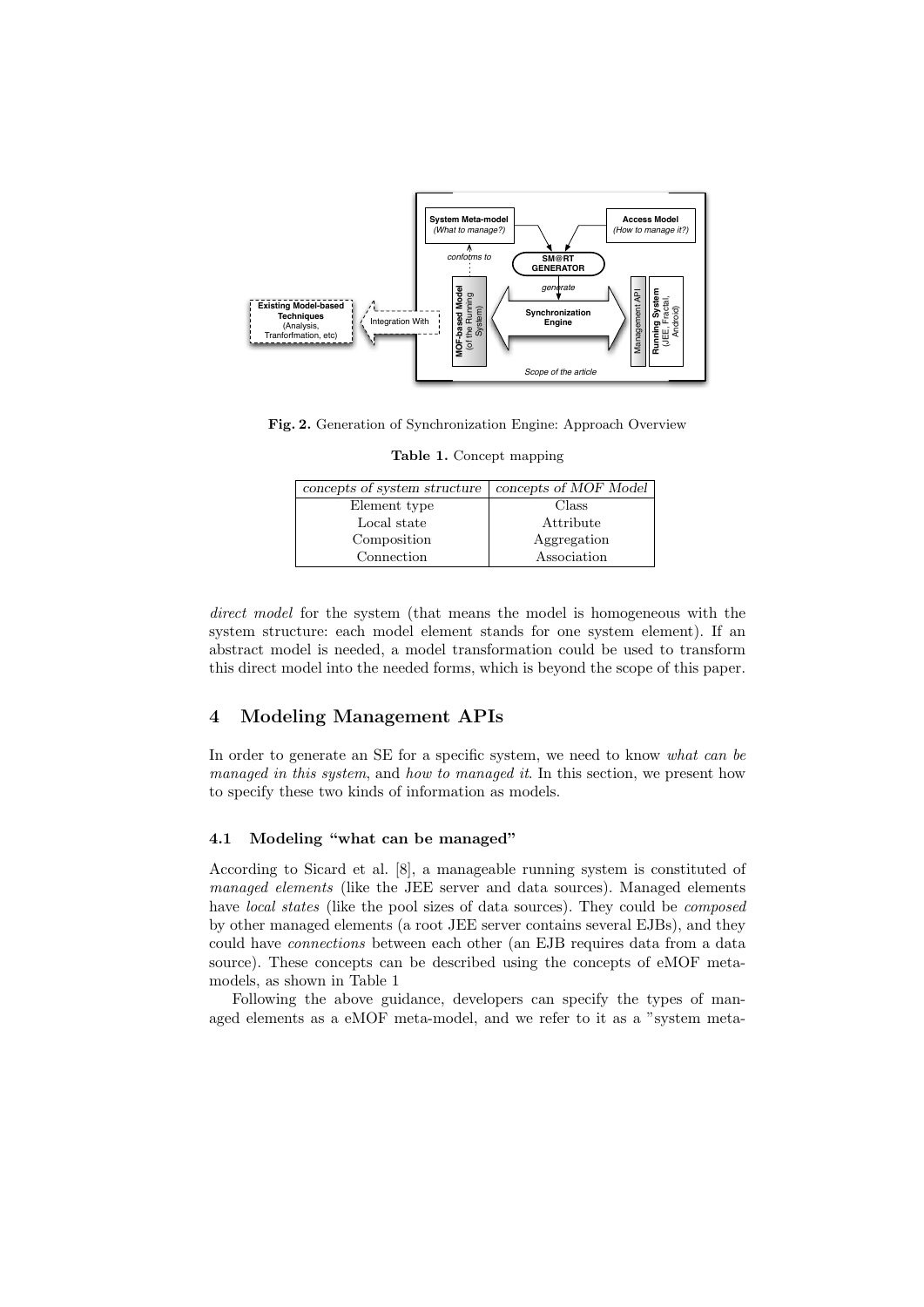

Fig. 3. The system meta-model of the JEE example

model". For example, Figure 3 is an excerpt of the system meta-model we defined for JOnAS. The three classes specify the three types of managed elements. JDBCDataSource has two attributes representing the currently opened connections and the maximal pool sizes. JOnASServer have aggregations with the other classes. EntityBean have association with JDBCDataSource. Note that we only showed the necessary part for explaining our sample scenario, and the actual meta-model contains many other classes and properties, as shown in Section 6

#### 4.2 Modeling "how to manage the systems"

The manageable elements can be manipulated through the management API. For example, we can use getAttribute method of JMX to fetch the current opened connections of a data source. For a system, we require developers to specify how to invoke its management API to manipulate each type of elements, and we name this as an "access model". More formally, the access model is a partial function:

#### $access : MetaElement \times Manipulation \longrightarrow Code$

where MetaElement is the set of all the elements in the system meta-model (classes, attributes, etc.), *Manipulation* is the set of all types of manipulations, which are summarized in Table 2, and *Code* is a piece of Java code.

Figure 4.2 shows two sample items in the access model for JOnAS. The first item defines the common code for getting the values of int-typed attributes. We obtain an instance of an MEJB remote element (Line 4), and the logic is defined as an Auxiliary operation. Then we invoke the getAttribute method. The first parameter is the reference to the current management element. The second parameter is the property name. The second sample is used to add a new data source into a server, or "loading a data source according to a specific name" in the JEE language. We first find the model element added by management agents, and get the data source name (Line 11) from this element. Finally we use this name to invoke the loadDataSource operation (Lines 12-15).

When defining how to manipulate the systems, developers may need the following kinds of information: They need system information like "what is the current system element" (Line 5); They need system type information, like the property name, (Line 5). They also need the information inputted by the external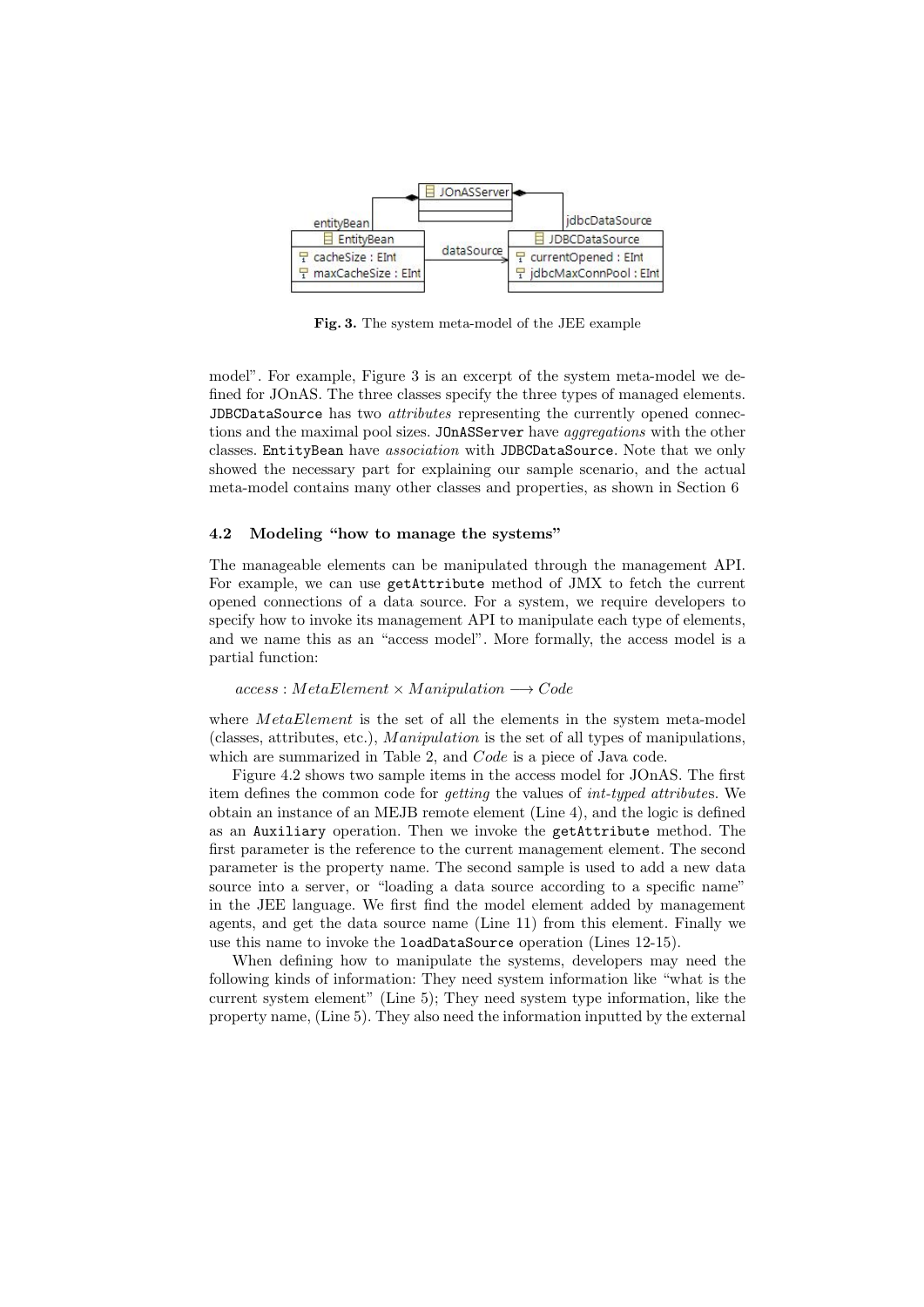Table 2. All kinds of manipulations. For each kind of operation, we list its name, the types of meta elements it could be applied, the parameters it requires for execution, and a brief description. In the table, Property standards for attribute, aggregation and association. The "1" or "\*" marks following them means single-valued or malti-valued properties, respectively. The Auxiliarys are common operations defined by users, and can be used during the definition of code, as shown in the example.

| name              | meta element parameter description |          |                                                  |
|-------------------|------------------------------------|----------|--------------------------------------------------|
| Get               | Property $(1)$                     |          | get the value of the property                    |
| Set               | Property (1)                       | newValue | set the property as newValue                     |
| List              | Property                           | -        | get a list of values of this property            |
| Add               | `* ∖<br>Property                   | toAdd    | add to Add into the value list of this property  |
| Remove            | Property (*)                       | toRemove | remove to Remove from the list of this property  |
| Lookfor           | Class                              |          | condition find an element according to condition |
| Identify          | Class                              | other    | check if this element equals to other            |
| Auxiliary Package |                                    | -        | user-defined auxiliary operations                |

management agent, like the appointed name for the to-be-created data source (Line 11), and such information is preserved in the corresponding model element. We defined three kinds of *specification variables*, the system, meta and model variables, to stand for the above three kinds of information, in order to keep developers from the details about the generation and the SE.

# 5 Generating the Synchronization Engine

This section presents the SEs we generated to maintain the causal links between model and system. We first explain how the generated SEs work, and then introduce how we generate the engines.

#### 5.1 The synchronization engine

The first question for a synchronization mechanism is "when and where to synchronize". Since the model is the interaction point between the system and the management agent (MA), the synchronization should be triggered before MA read the model and after they write the model. In addition, for each reading or writing, the MA only cares about parts of the model. And thus, we only synchronize the involved part of model with the running system.

Figure 5 shows the structure of our SE, implementing the on-demand synchronization approach we discussed before.

The model we provide is in an in-memory form conforming with Ecore [13]. Each model element is represented by a Java object in the type of EObject. External management agents read or write this model by invoking the standard get or set methods on these model elements.

The Model Listener listens to these model operations. For a reading operation, the listener interrupts the operation, asks the planner to perform the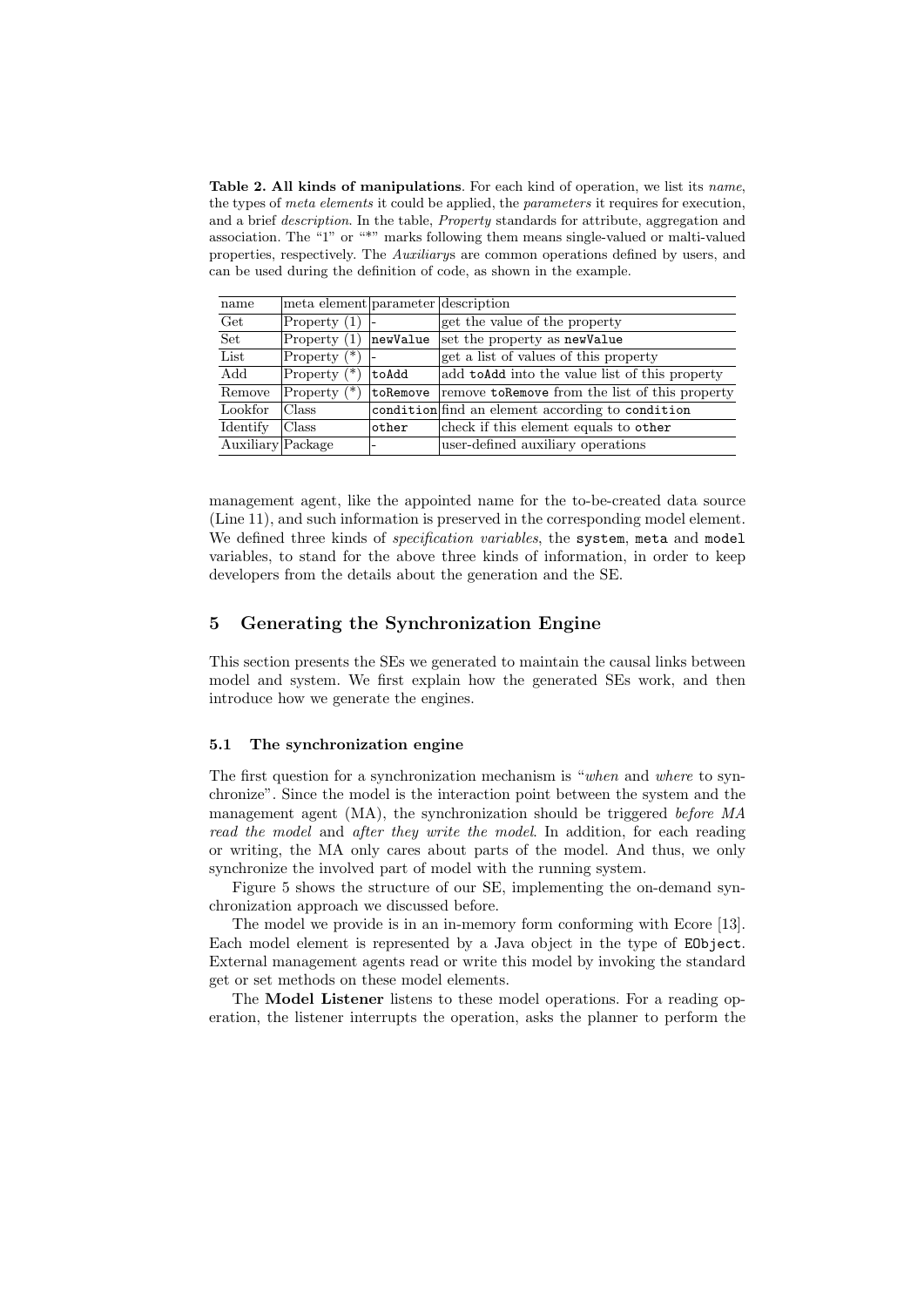Fig. 4. Invoking JMX interface

```
1 // Sample 1, get the value for any kind of attributes
2 MetaElement= AnyClass :: AnyIntTypedSingleValuedAttribute ,
   3 Manipulation= Get , Code=BEGIN
4 Management mgmt = $sys :: auxiliary . getMainEntry ();
5 Integer res=(Integer) mgmt.getAttribute ($sys::this,
6 $meta::prpt_name);
7 $sys :: result = rest . intValue ();
8 END
9 // Sample 2, add a new data source
10 MetaElement= JOnASServer :: jdbcDataSource , Manipulation= Add
11 Code: BEGIN
12 String dbName=$model::newAdded.name;
13 Object [] para = {dbName, Boolean. TRUE};
14 String [] sig = { " java . lang . String " ," java . lang . Boolean " };
15 Management mgmt=$model::auxiliary.getMainEntry();
16 $sys :: newAdded =( ObjectName ) mgmt . invoke ( dbserver ,
17 "loadDataSource", para, sig);
18 END
```
synchronization, and finally resumes the original operation with the refreshed model. For a writing operation, it waits until the operation finished, and asks the planner to synchronize this modified model with the system.

The Mapping pool maintains a one-to-one mapping between the model elements and the system elements, as a reference for the synchronization. This mapping is implemented as a hash map between model elements and the references to the system elements, and is dynamically maintained as the model and system evolves.

The Model and System proxies are used to read the current model and system, and write the required changes (i.e. the synchronization result) back. The model proxy is implemented by invoking the standard get or set methods on the model elements, while the system proxy is implemented by the API invocations specified in the access model.

The Exception Catcher implements a simple conflict handling strategy, i.e. when a conflict causes failures during the model or system manipulation, it catches the thrown exceptions and warns the management agent. Developers could implement more sophisticated strategies by defining complex code in the access model, but currently we do not provide special support on that.

Based on these auxiliary parts, the central Planner execute a set of synchronization strategies:

 $SynchStrategy: ModOp \times MOFElement \rightarrow (ModOp \mid SysOp \mid \mid MapOp) *$ 

Each strategy defines that when a specific kind of model operations (get, set, etc.) happened on a specific part of the model (model elements, single-valued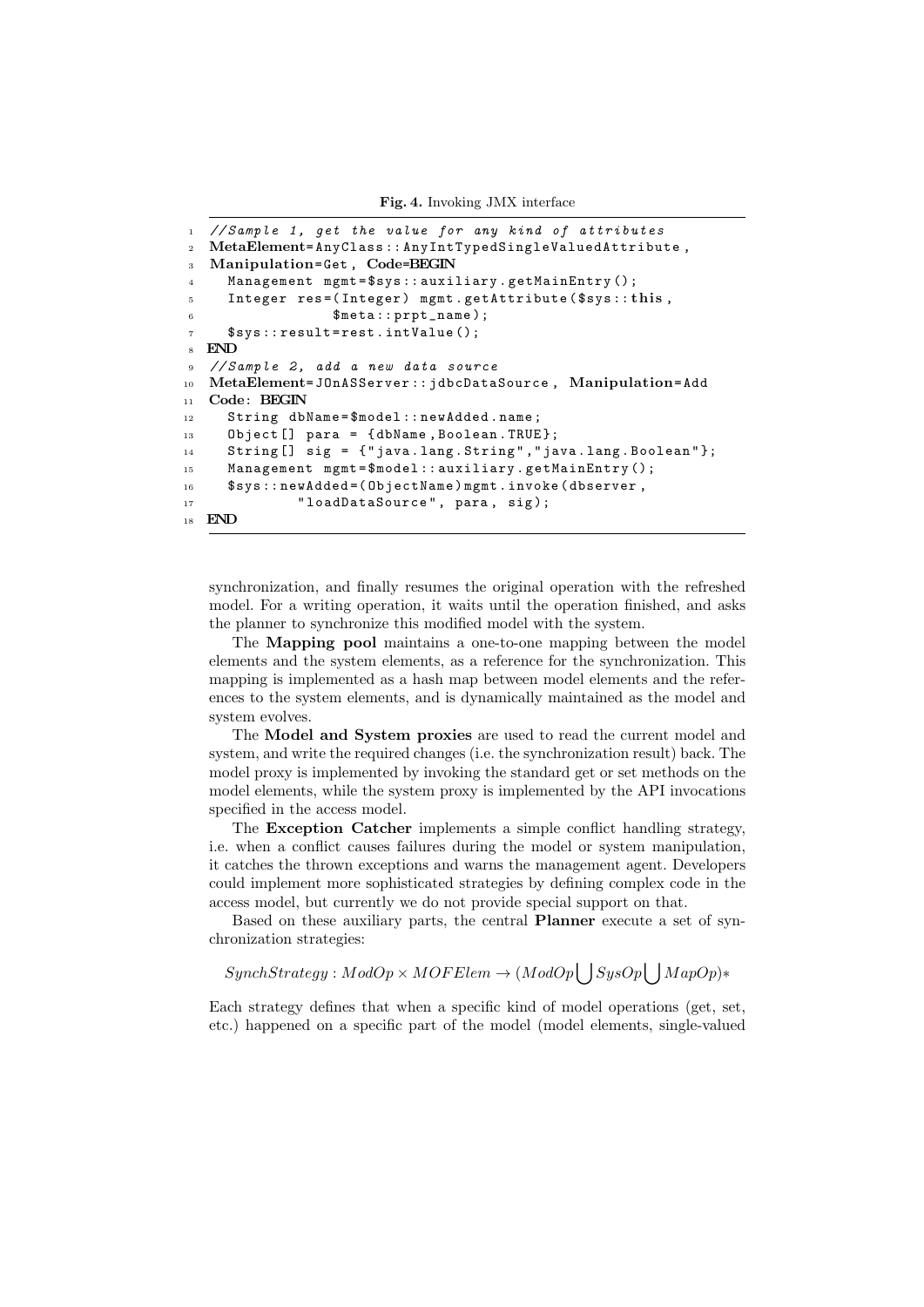

Fig. 5. Structure of the generated SE



Algorithm 1: Sync strategy for getting multi-valued aggregations

attributes, etc.), the engine will execute a sequence of operations. These operations manipulate the model, the system, and the mapping pool, in order to make them consistent.

Algorithm 1 illustrates one of the synchronization strategies<sup>5</sup> we have defined and hard-coded inside the planner. This strategy is corresponding to the "Get" operations on the multi-valued aggregations in the model. The variable starting with "m" are elements from the model while the ones starting with "s" are elements in the system. Similarly, the functions starting with "m" (like mCreate) are standard model manipulations executed through the model proxy, while the ones with "s" are the manipulations on systems executed throught the sys-

<sup>5</sup> Strictly speaking, such strategies are not "algorithms", because they do not have inputs and outputs: They just tell the planner what to do on a model operation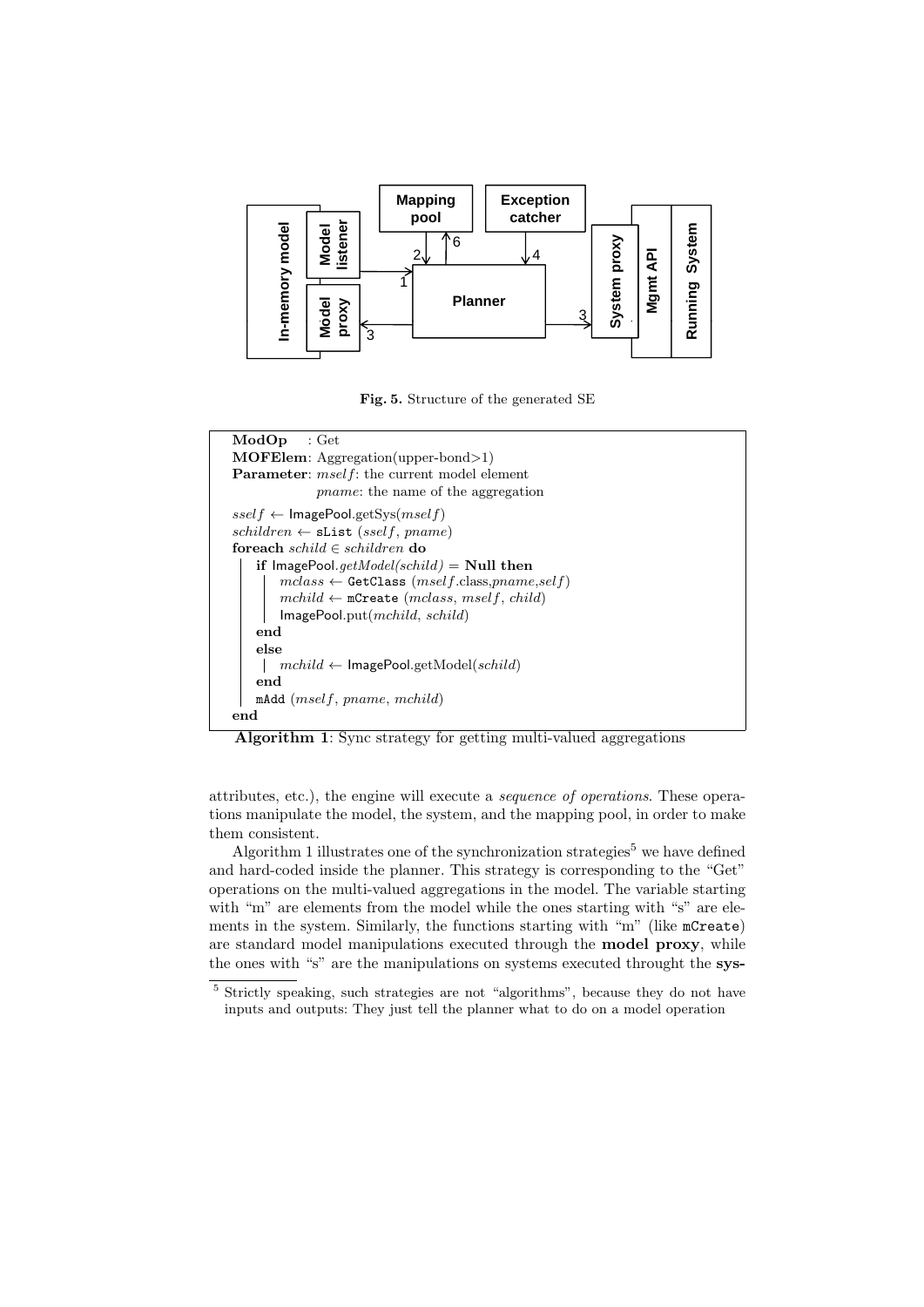

Fig. 6. The collaboration inside an generation engine

tem proxy, which are exactly the ones defined in the access model (see Table 2). When informed by the model listener that someone wants to get the children of a model element  $mself$ , the planner first gets the corresponding system elements sself, and then gets the children of this sself. For each of the obtained children schildren, it creates a new model element as its image, and refresh the model with these images as the original  $mself$ 's children.

Figure 6 illustrates how the parts inside an SE work together. We do not show the "Exception Catcher" here because it only appears when this sequence fails. For the JOnAS sample, in the beginning, the model contains only one element standing for the JOnAS server. The management agent invokes get method on this root element to see its data sources. The model listener interrupts this get operation, and informs the planner. Follow the synchronization strategy for get operations on multi-valued aggregations, the planner performs the following operations: It first checks the mapping pool to see that root stands for the JOnAS server, and then invokes list on this server (See Table 2), which returns a set of ObjectNames pointing to the current data sources. The planner then invokes the create operation on the model proxy to create a new model element for each of these data sources, and refreshes the mapping pool for these new model elements. Finally, the original get operation continues, and returns a set of newly created model elements.

#### 5.2 The generation tool for the synchronization engines

Our SM@RT tool automatically generates the above SEs. The tool has two parts, a common library and a code generation engine. The common library implements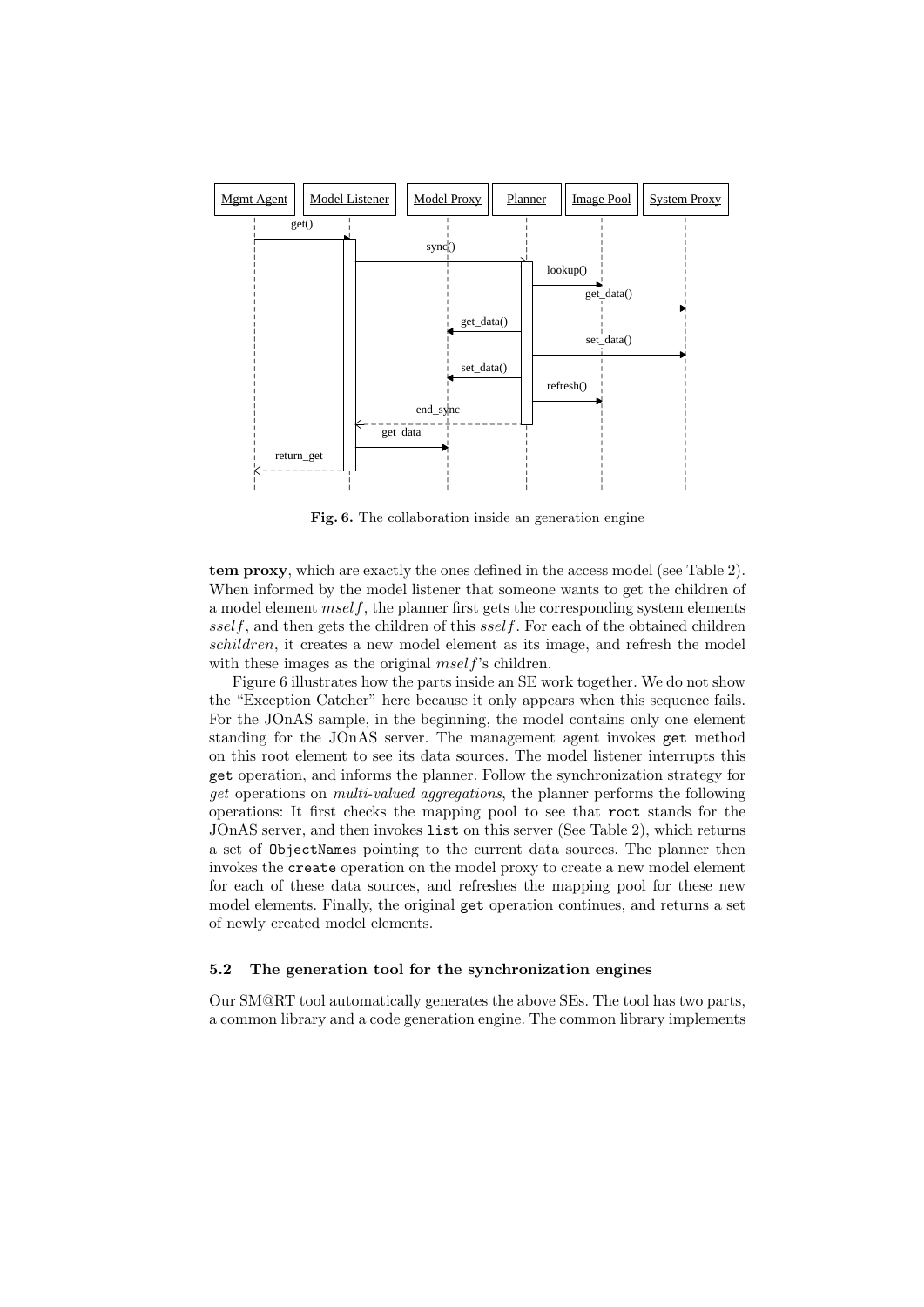mapping pool, the exception catcher, and the planner, with the synchronization strategies hard-coded inside. The code generation engine is an extension of the Eclipse Modeling Framework (EMF), and it generates the model listener, model proxy, and system proxy specific to the target system. Specifically, it generates a Java class for each of the MOF classes in the system meta-model, implementing the EObject interface defined by Ecore. Then it overrides the model processing methods in EObject, inserting the logic for listening operations and launching the synchronization planner. Finally, it wraps the pieces of API invocation code in the access model into a set of system manipulation methods, which constitutes the system proxy.

# 6 Case Studies

We applied our SM@RT tool to generate SEs for several practical systems, and performed several runtime management scenarios on these models, utilizing existing MOF-based model-driven techniques.

#### 6.1 Reflecting JOnAS JEE systems

Our first case study is the full version of the running example we used before. We reflect all the 21 kinds of JEE manageable elements (including applications, EJBs, data sources, transaction services, etc.) as a MOF-compliant model, and visual it to provide a graphical management tool for JOnAS administrators.

We first define the system meta-model and the access model for JOnAS as explained in the previous sections. The resulting system meta-model contains 26 classes, 249 attributes, 21 aggregations and 9 associations. The resulting access model defines 28 pieces of code like the sample in Figure 4.2.

From the system meta-model and the access model, the SM@RT tool automatically generates the SE for JOnAS as a Java library. We connected this library with GMF to visualize the reflected model (just in the same way as visualizing any common Ecore models), as shown in Figure 7.

In this snapshot, the rectangles stand for the JOnAS manageable elements and the lines stand for the association between these elements. From this diagram, we see that there are two applications running on the pku server, which runs on one JVM, and contains several resources, including a data source named HSQL1. We select the data source, and the property view on the right side shows its attribute values. All the elements, associations and attributes depict the current system state. That means if we select this model element again (that causes GMF to refresh the attributes), some attribute values may change, and if we select the canvas (that causes GMF to refresh the root element), some elements may disappear and new elements may appear. We can also directly use this diagram to change the system. For example, if we increase the JDBCMaxConnPool from 100 to 200, the underlying pool will be enlarged consequently. If we create a new model element in the type of J2EE Application, and set its fileName attribute as the address of an EAR file, the synchronization engine deploys this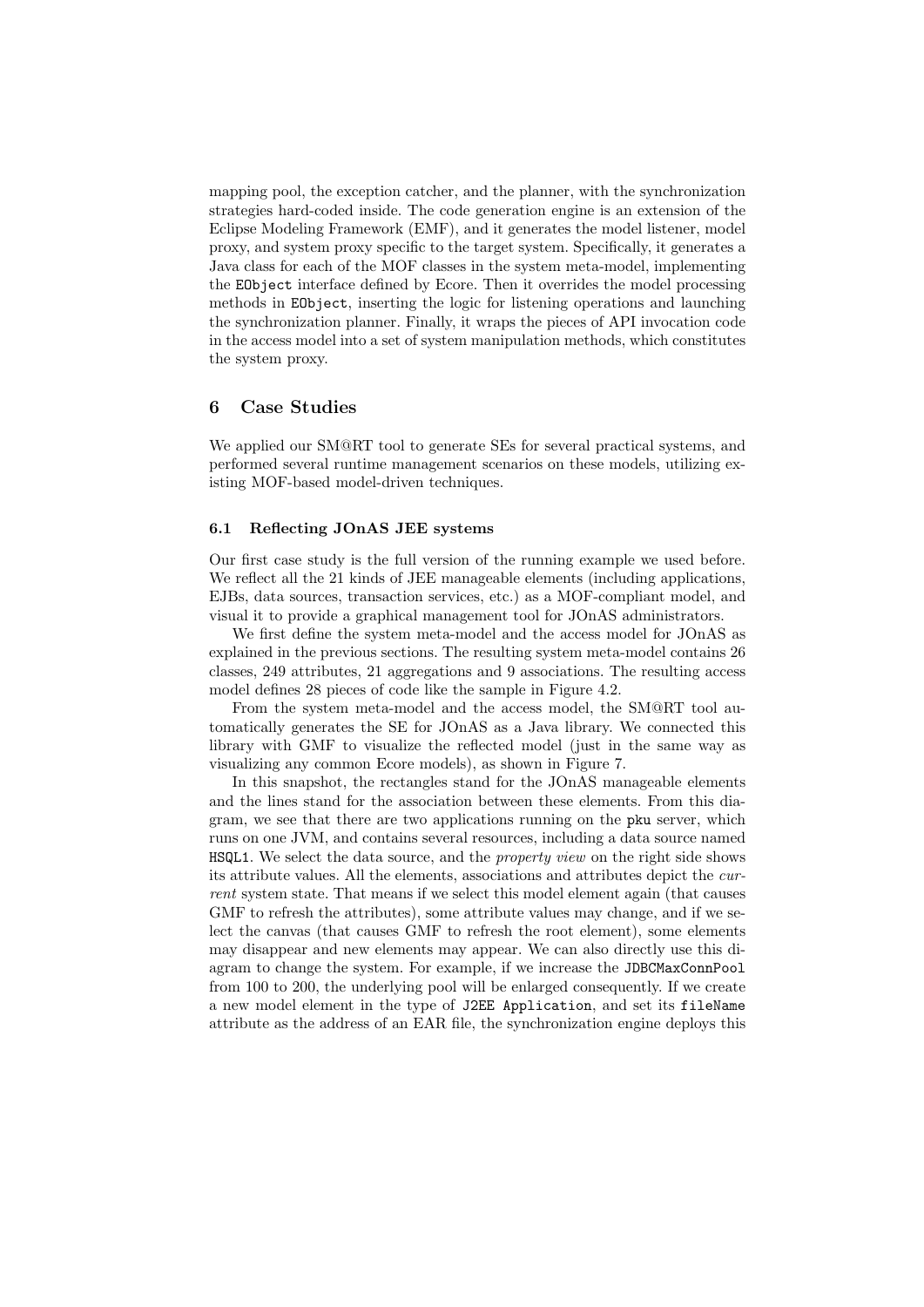

Fig. 7. A snapshot of the visualized model of JOnAS

EAR file into the system, and some new model elements will appear in the diagram, standing for the modules and EJBs inside this newly-added application.

We use the following two experiments to demostrate the the generated SE reflect a *valid* and *useful* runtime model for the JEE system.

The first experiment is about monitoring and altering attribute values of system elements. We wrote an automated script to continuously request the SignOn component. When executing this script, we noticed that the currentOpened connections of HSQL1 was also growing, until it reaches 50, the value of the jdbcMaxConn. That means the data source's connection pool is full. Then we change the jdbcMaxConn to 100, and the currentOpened began to grow immediately. That means the database's maximal pool size has been successfully enlarged. After that we set Max Pool to 20000, but after synchronization, this value becomes 9999 (the upper limit of connection pool supported by this version of HSQL), and we receive a warning.

Our second experiment is about changing the structure of system elements. We choose a typical scenario to add RSS (Really Simple Syndication) capability into JPS at runtime to support subscription of pet information. We added a StatelessSessionBean into the diagram, which organizes the pet information as *products* (a product represents a pet breed  $[14]$ ). We also add a WebModule for formatting the data as an RSS seed. We implemented the EJB and the web module, packaged them as Jar and War files, and set the paths of these file as the fileName attributes of the new added model elements. Then we connected them with the pku J2EE server, and connect these components together. After that, we got the RSS seed using a browser with item information. That means the components have been deployed into the server by our SE.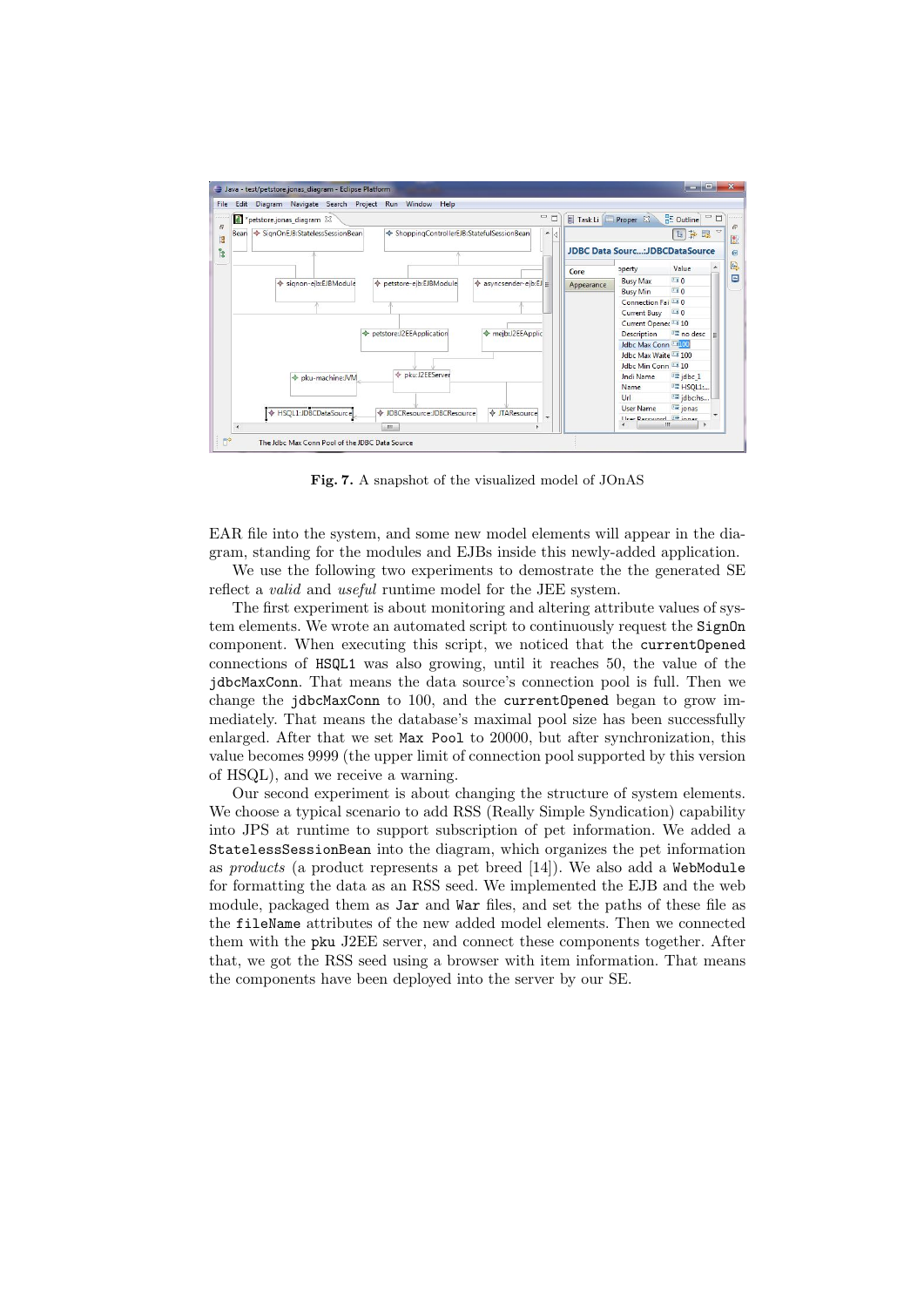| target system |               |                                |    |       | API  m-model access model generated contrast  techs |       |            |
|---------------|---------------|--------------------------------|----|-------|-----------------------------------------------------|-------|------------|
|               |               | $\ell$ elements) $\ell$ items) |    | (LOC) | (LOC)                                               | (LOC) |            |
| JOnAS         | JMX           | 305                            | 28 | 310   | 18263                                               | 5294  | <b>GMF</b> |
| Java classes  | <b>BCEL</b>   | 29                             | 13 | 124   | 10518                                               | 3108  | UML2       |
| Eclipse GUI   | <b>SWT</b>    | 43                             | 23 | 178   | 11290                                               |       | <b>EMF</b> |
| Android       | $\rm Android$ | 29                             |    | 67    | 8732                                                |       | ЭC         |

Table 3. Summary of experiments

#### 6.2 Other case studies

Table 3 summarizes all the case studies we have undertaken. For each case, we give the target system and its management API, the numbers of elements in the system meta-model, the items in the access model and the total lines of code in these items. After that, we list the sizes of the generated synchronization engines. For the first two cases, we also list the size of the hand-written synchronization engines for comparison. Finally, we list the model-driven techniques we applied upon the generated SEs.

The second case is a reproduction of the Jar2UML tool<sup>6</sup>, which reflects the class structure in a Jar file as a UML model. We utilized the UML meta-model (defined by Eclipse  $UML2^7$ ) as our system meta-model, and defined an access model, wrapping the invocation to BCEL library<sup>8</sup> for analyzing Java binary code. We used Eclipse UML2 tools to visualize the reflected UML model as a class diagram.

The third case is an illustrative example. We wrapped the management functions of SWT (the GUI system of Eclipse), and used the tree-based model editor to achieve dynamic configuration of an Eclipse window, like changing a button's caption or a label's background color. A step-by-step presentation of this case study can be found in a tutorial on our project web-site.

Our fourth case is to reflect the packages in an Android<sup>9</sup> system as a model. We wrote a simple extended OCL rule (we extend OCL to support value assignment, as presented in our previous work [15]) stating that when there is no Wi-Fi service, the Wi-Fi based packages should be stopped. We successfully deployed the generated adapter into an HTC G2 mobile phone, along with the extended OCL interpreter. The rule works well: When the phone is out of the Wi-Fi range, the packages are stopped.

## 6.3 Discussion

Feasibility The case studies above illustrate the feasibility of our approach: it generates SEs for a wide range of systems, and the generated SEs enable existing model-driven techniques for runtime management.

 $^6$  http://ssel.vub.ac.be/ssel/research/mdd/jar2uml, a use case of MoDisco  $\left[11\right]$ 

<sup>7</sup> http://www.eclipse.org/uml2

 $^8\,$  Byte Code Engineering Library, http://jakarta.apache.org/bcel/

 $^9$  http://www.android.com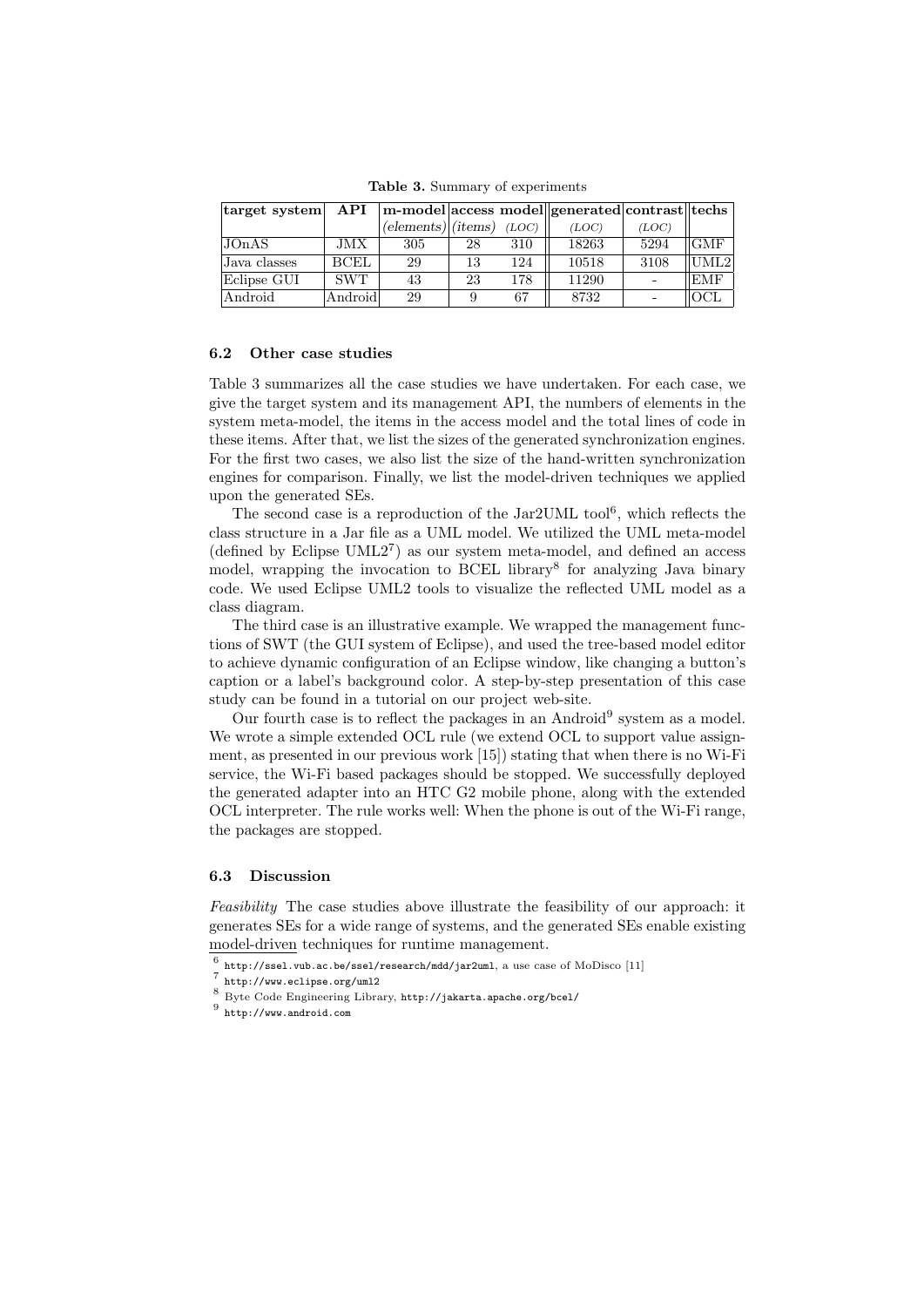Generation Benefits Our generation approach improves the development efficiency of SEs. Among the complex functionalities of SEs (see Section 2), we only require developers to care about the monitoring and controlling of the system. Specifically, we reduce 94.1% hand-written code for the JOnAS case (310 vs. 5294 LOC), and 98% for the Java case (62 vs. 3108 LOC).

Synchronization Performance The performance of the generated SE is acceptable for human-based management. For the JOnAS case, we deploy the JOnAS server and the synchronization engine on a personal computer with 3.0GHz CPU and 2.0GB memory. We spend 3.17 seconds in average to show the diagram shown in Figure 7, with 98 manageable elements in total, and we spend less than one second to refresh an element or change an attribute. The performance is similar to the default web-based management tool, the JOnAS Admin. For the Android case, we spend 1.7 seconds to perform the OCL adaptation rule.

# 7 Related Work

Many researchers are interested on model-based runtime management. The representative approaches include "runtime software architecture" [6, 16], "models at runtime" [17], etc. Currently, these approaches focus on the problems and ideas of model-based management, and implement their ideas on specific systems and models. By contrast, we focus on the reflection of models for different systems, and provide automated support.

Some researchers also focus on reflecting different systems into standard models. Sicard et al. [8] employ "wrappers" to reflect systems states into Fractal models. Researchers of MoDisco Project [11] focus on developing "discoverers" to discover MOF-compliant models from systems. The "wrappers" and "discoverers" are similar to our SEs, but our work supports developers in constructing SEs from a higher level, not by directly writing code in ordinary programming language. Another major difference between our work and MoDisco is that our SEs support writing the model changes back to the system.

Currently, many approaches employ many different mechanisms to maintain the causal connections between models and running systems. First, some early approaches require the target systems to be developed under some specific techniques which has built-in RSA support. For example, Oreizy et al. [6] require their target systems to developed under the Java-C2 class framework, and to use Fractal architecture at runtime [18], the system classes must implement some interfaces defined by Fractal. This requirement limits their applicability in practice. Second, some approaches allow the target systems to be developed under industrial standards, but enhance their runtime platforms (middlewares) with RSA mechanisms. These approaches are also known as "reflective middleware", and covers many mainstream component models, like OpenORB [19] for CORBA, and PKUAS [16] for JEE. The problem of these approaches is that their middlewares are still not widely adopted in practice. Third, some researchers try to inject probes and effectors into existing systems to collect runtime data, organize them as model, and perform model modifications [7]. But since most existing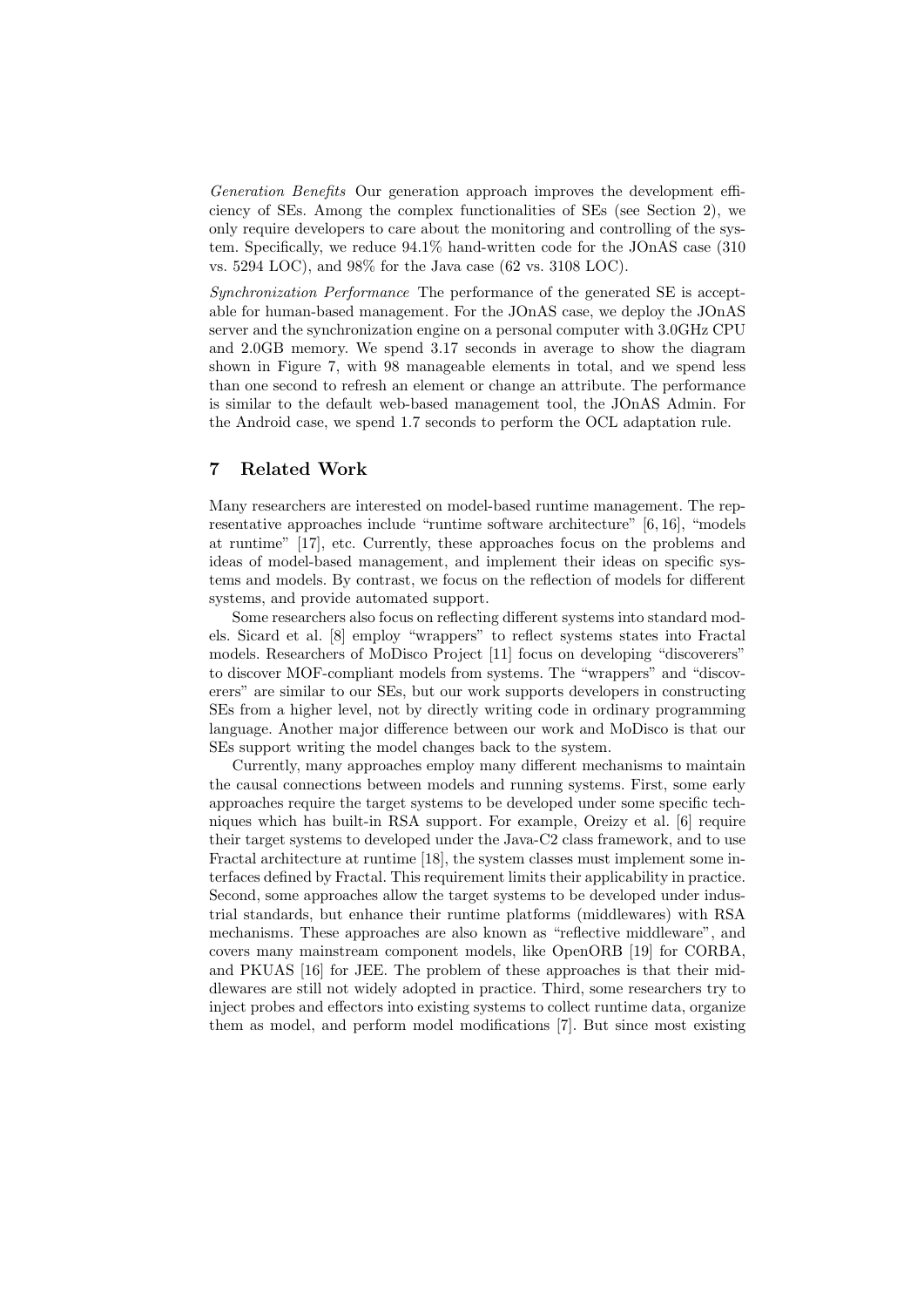systems are not designed for code-level evolution, injecting code into them, if possible, is usually tedious and unsafe. Our approach is close to the third type in that we also seek to provide a generic mechanism for existing systems, but we choose a more safe way, utilizing the low-level management APIs provided by the existing systems.

Our language for modeling management APIs shares the similar idea as the approaches towards feature-based code composition [20]. They allow developers to model code slices as features, and to compose or customize features at a highlevel. From the feature composition, their generator composes the code slices behind the features into an initial version of the program.

Our synchronization mechanism is related to the approaches on model synchronization [21, 22]. The difference is that these approaches use the same model processing interface to manipulate the two participants of synchronization, but we try to integrate ad hoc management APIs into the synchronization process.

## 8 Conclusion

To efficiently leverage the use of model-based techniques at runtime, it is necessary to have a model-based view of the running system. In this paper, we report our initial attempt towards the automated generation of synchronization engines that reflect running systems into model-based views. We require developer to specify "what to manage on the system" as a MOF meta-model, and specific "how to use the related API to do so" as an access model. From these specifications, we automatically generate the synchronization engine that reflects the system as a direct MOF compliant model. We have successfully applied our approach on several practical systems, and enabled several typical model-based techniques at runtime. As future work, we plan to give more support for developers to specify the running systems and their APIs. We also plan to perform further analysis such as model checking to ensure a deeper correctness and completeness of the generated causal link.

# ACKNOWLEDGMENT

This work is sponsored by the National Key Basic Research and Development Program of China (973) under Grant No. 2009CB320703; the National Natural Science Foundation of China under Grant No. 60821003, 60873060; the National S&T Major Project under Grant No. 2009ZX01043-002-002; and the EU FP7 under Grant No. 231167.

# References

1. Kramer, J., Magee, J.: Self-Managed Systems: an Architectural Challenge. In: Future of Software Engineering (FOSE) in International Conference on Software Engineering. (2007) 259–268